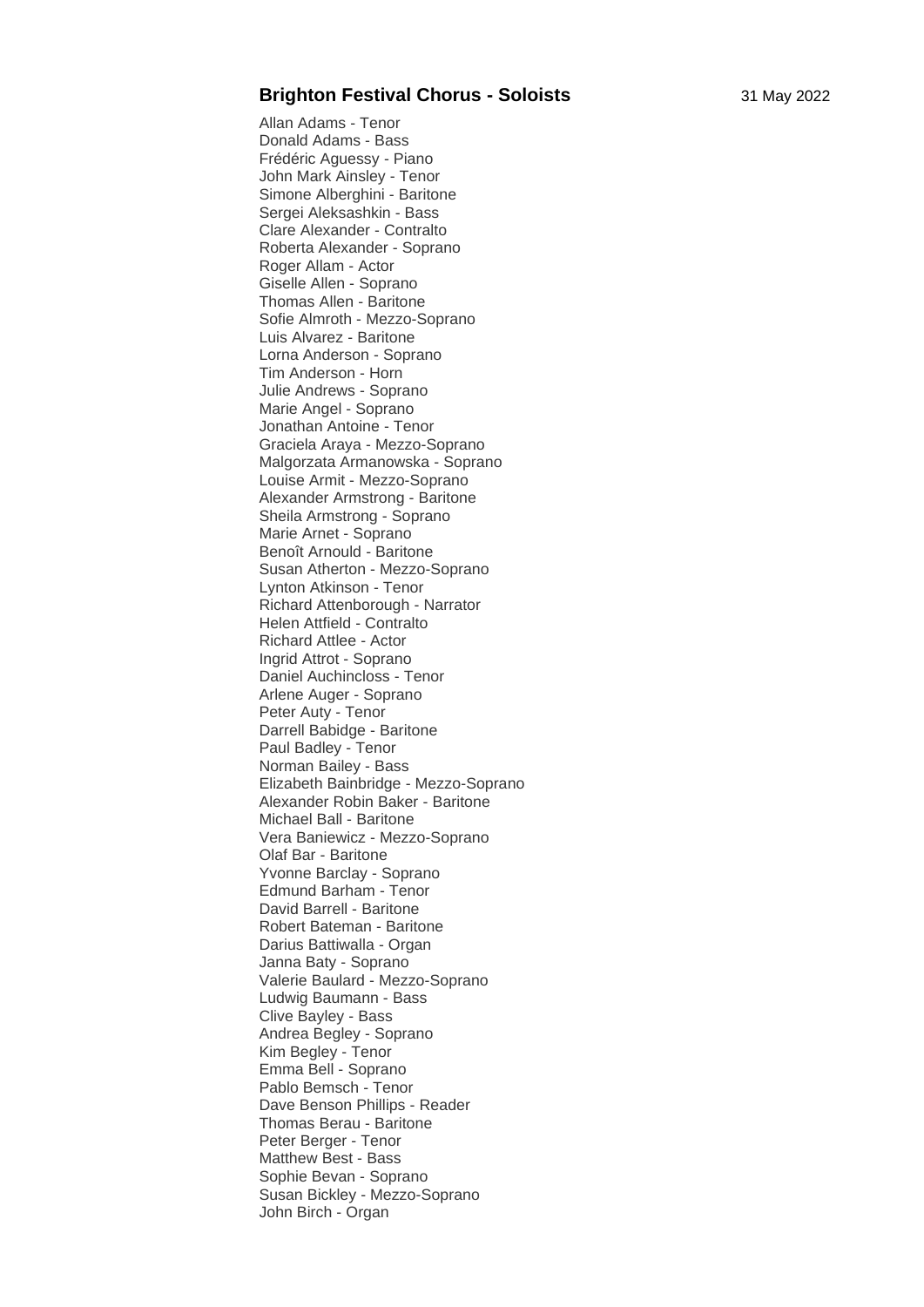John Birch - Piano Jeremy Birchall - Bass Kåre Bjørkøy - Tenor Olivia Blackburn - Soprano Leo Blair - Treble Rockwell Blake - Tenor Jan Blinkhof - Tenor Alfie Boe - Tenor Yvette Bonner - Soprano Claire Booth - Soprano Olga Borodina - Mezzo-Soprano Janusz Borowicz - Bass Ian Bostridge - Tenor Christine Botes - Mezzo-Soprano Johan Botha - Tenor Catherine Bott - Soprano Bonaventura Bottone - Tenor Rebecca Bottone - Soprano Christopher Bowen - Tenor Gwilym Bowen - Tenor Miriam Bowen - Soprano Evan Bowers - Tenor Christopher Bowers-Broadbent - Organ James Bowman - Countertenor Jonathan Boyd - Tenor Adrian Bradbury - Cello Alfred Brendel - Piano Jon Brent - Tenor Charles Brett - Countertenor Lucy Brett - Reader Graeme Broadbent - Bass John Brocheler - Bass Matthew Brook - Baritone Jonathan Brown - Baritone Friar Alessandro Brustenghi - Tenor Cynthia Buchan - Mezzo-Soprano Philippa Bull - Soprano Susan Bullock - Soprano Jonathan Bungard - Tenor Michael Bunting - Bass Sally Burgess - Soprano Alexandra Burke - Mezzo-Soprano Norma Burrowes - Soprano Stuart Burrows - Tenor James Butler - Bass Peter Butterfield - Tenor Simon Butteriss - Narrator Margaret Cable - Mezzo-Soprano Teresa Cahill - Soprano Christine Cairns - Mezzo-Soprano Ian Caley - Tenor Colin Campbell - Bass Dirk Campbell - Duduk Mark Campbell-Griffiths - Bass Phyllis Cannan - Soprano Piero Cappuccilli - Baritone Valeriu Caradja - Baritone Catherine Carby - Mezzo-Soprano Mary Carewe - Soprano Karen Cargill - Mezzo-Soprano Una Carlin - Soprano Toril Carlsen - Soprano Katherine Carson - Soprano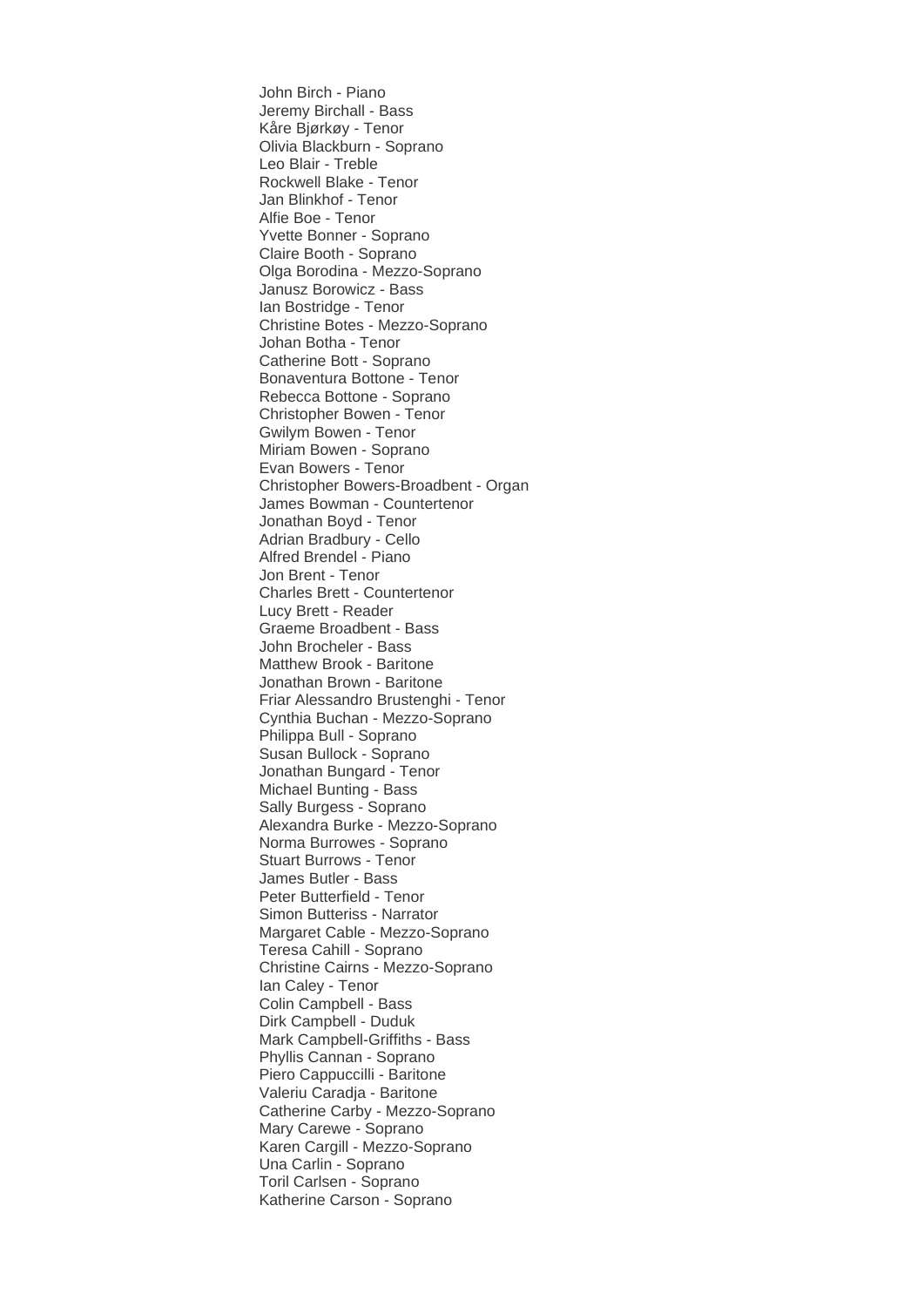John Cashmore - Baritone Lucia Cesaroni - Soprano Tracy Chadwell - Soprano Mowbray Chandler - Bass Janice Chapman - Soprano Léon Charles - Piano Sebastian Charlesworth - Baritone Stephen Chaundy - Tenor Susan Chilcott - Soprano Gary Chilton - Tenor Nicholas Chisholm - Tenor Melanie Chisholm (Mel C) - Soprano Nan Christie - Soprano Jon Christos - Tenor Antonia Cifrone - Soprano Sue Clough - Soprano Pamela Coburn - Soprano William Cochran - Tenor Helen Cole - Harp Vinson Cole - Tenor Anne Collins - Contralto Elizabeth Connell - Soprano John Connell - Bass Barbara Conrad - Mezzo-Soprano Fabienne Conrad - Soprano Alice Coote - Mezzo-Soprano Joseph Cornwell - Tenor Charles Corp - Tenor Ileana Cotrubas - Soprano Matthew Coulton - Actor Oliver Cox - Percussion Etelka Csavlek - Soprano Joseph Cullen - Organ Rita Cullis - Soprano Diane Curry - Mezzo-Soprano Mark Curtis - Tenor Laurence Dale - Tenor Philippa Dames-Longworth - Mezzo-Soprano Inger Dam-Jensen - Soprano Arthur Davies - Tenor Maldwyn Davies - Tenor Robert Davies - Baritone Ryland Davies - Tenor Steve Davislim - Tenor Anne Dawson - Soprano Lyn Dawson - Soprano Karl Daymond - Baritone William Dazely - Baritone Chris de Burgh - Tenor Victoria de los Angeles - Soprano Rebecca de Pont Davies - Mezzo-Soprano Michel de Souza - Baritone Julianne de Villiers - Mezzo-Soprano Stafford Dean - Bass Rob Deering - Tenor Catherine Denley - Contralto Brian Derbyshire - Narrator Karine Deshayes - Mezzo-Soprano Louis Devos - Tenor Michelle DeYoung - Mezzo-Soprano Nicholas Di Virgilio - Tenor Larissa Diadkova - Mezzo-Soprano Meriel Dickinson - Mezzo-Soprano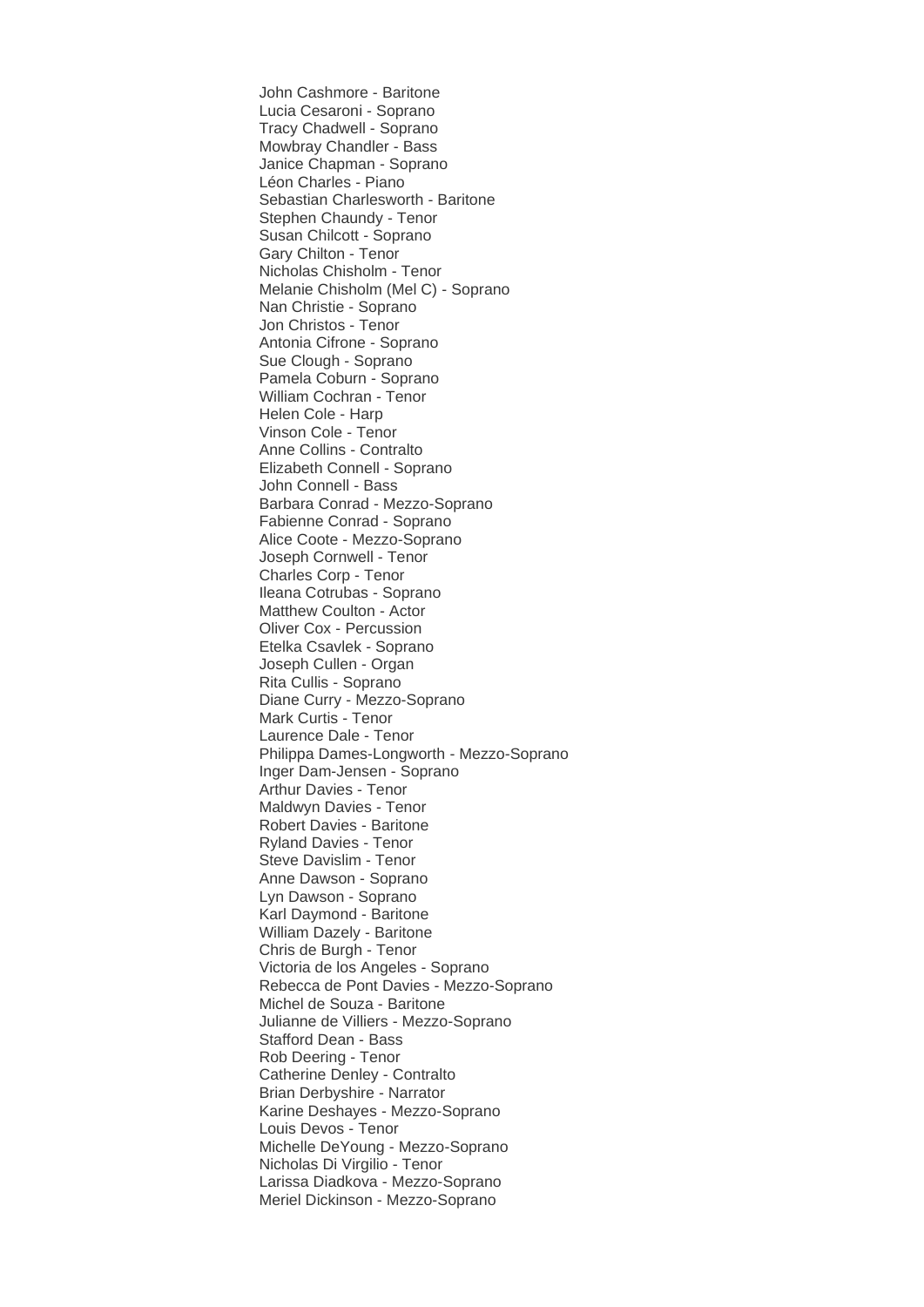Ghena Dimitrova - Soprano Luciana d'Intino - Mezzo-Soprano Susan Diwey - Soprano Helena Dix - Soprano Carolyn Dobbin - Mezzo-Soprano Fiona Dobie - Soprano Robert Docker - Piano Placido Domingo - Tenor Ilona Domnich - Soprano Elizabeth Donovan - Soprano Joseph Doody - Tenor Helena Döse - Soprano Grant Doyle - Baritone Maria Dragoni - Soprano Jean-Claude Drouot - Speaker Rae Dugerian - Reader Alison Duguid - Mezzo-Soprano Mignon Dunn - Mezzo-Soprano George Dyer - Tenor Jane Eaglen - Soprano Roderick Earle - Baritone Wendy Eathorne - Soprano Thomas Edmonds - Tenor Alexander James Edwards - Tenor Joanne Edworthy - Mezzo-Soprano Jaz Ellington - Tenor Paul Elliott - Tenor Karen England - Mezzo-Soprano Shaun Escoffery - Tenor Rebecca Evans - Soprano Wynne Evans - Tenor Dame Edna Everage - Countertenor Maria Ewing - Soprano Susanna Fairbairn - Soprano Ruth Falcon - Soprano Norma Fantini - Soprano Carole Farley - Soprano Thomas Featherstonhaugh - Treble Thérèse Feighan - Mezzo-Soprano Helen Field - Soprano Gerald Finley - Baritone Linda Finnie - Mezzo-Soprano Sharon Flower - Soprano Bruce Ford - Tenor Barry Foster - Speaker Andrew Foster-Williams - Baritone Adam Fox - Tenor Sarah Fox - Soprano Hannah Francis - Soprano Pia Freund - Soprano Barbara Frittoli - Soprano Jenny Frogley - Mezzo-Soprano Attila Fueloep - Tenor Keri Fuge - Soprano Jean-Pierre Furlan - Tenor Stephen Gadd - Baritone Jadwiga Gadulanka - Soprano Inessa Galante - Soprano Elizabeth Gale - Soprano Patricia Garnham - Soprano Lesley Garrett - Soprano Julian Gavin - Tenor Stephen Genz - Baritone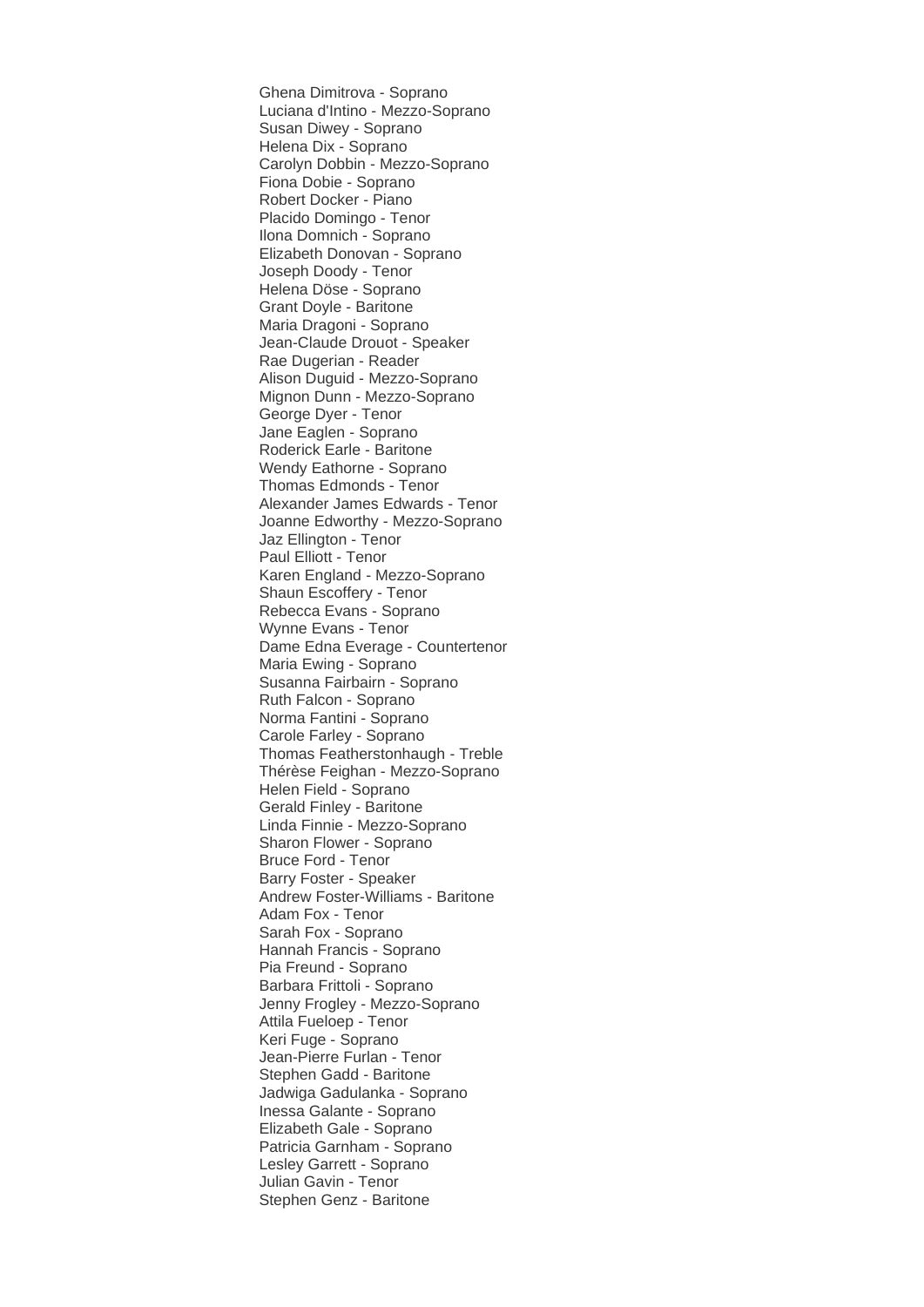Michael George - Bass James Gilchrist - Tenor Owen Gilhooly - Baritone Christopher Gillett - Tenor Susannah Glanville - Soprano Jean Glennon - Soprano Edward Goater - Tenor Tom Godfrey - Reader Anthony Goldstone - Piano Jill Gomez - Soprano Luis Gomez - Tenor Sue Graham Smith - Piano John Graham-Hall - Tenor Linda Esther Gray - Soprano Andrew Greenan - Bass Sylvia Greenberg - Soprano Gordon Greer - Tenor Bernadette Greevy - Mezzo-Soprano Trystan Llyr Griffiths - Tenor Susan Gritton - Soprano Andrea Gruber - Soprano Nora Gubisch - Mezzo-Soprano Alec Guinness - Narrator Owen Gunnell - Percussion Ameral Gunson - Mezzo-Soprano Thomas Guthrie - Baritone Jerry Hadley - Tenor Håkan Hagegård - Baritone Lucy Hall - Soprano Peter Hall - Tenor Rié Hamada - Soprano John Hancorn - Baritone Asbjørn Hansli - Baritone Rosemary Hardy - Soprano Alison Hargan - Soprano Glenville Hargreaves - Baritone Matthew Hargreaves - Bass Heather Harper - Soprano Eiddwen Harrhy - Soprano Judith Harris - Mezzo-Soprano Elizabeth Harwood - Soprano Markella Hatziano - Mezzo-Soprano Robert Hayward - Bass James Hearn - Organ Mary Hegarty - Soprano Thomas Hemsley - Baritone Barbara Hendricks - Soprano Rebecca Henning - Soprano Henry Herford - Baritone Raimund Herincx - Bass César Hernández - Tenor Mary Hewison - Contralto Jenny Hill - Soprano Martyn Hill - Tenor Marilyn Hill Smith - Soprano Linda Hirst - Mezzo-Soprano Alfreda Hodgson - Contralto Sylvia Holford - Piano Ashley Holland - Baritone Mark Holland - Baritone Stuart Holland - Tenor Matthias Holle - Bass Katrina Holloway - Soprano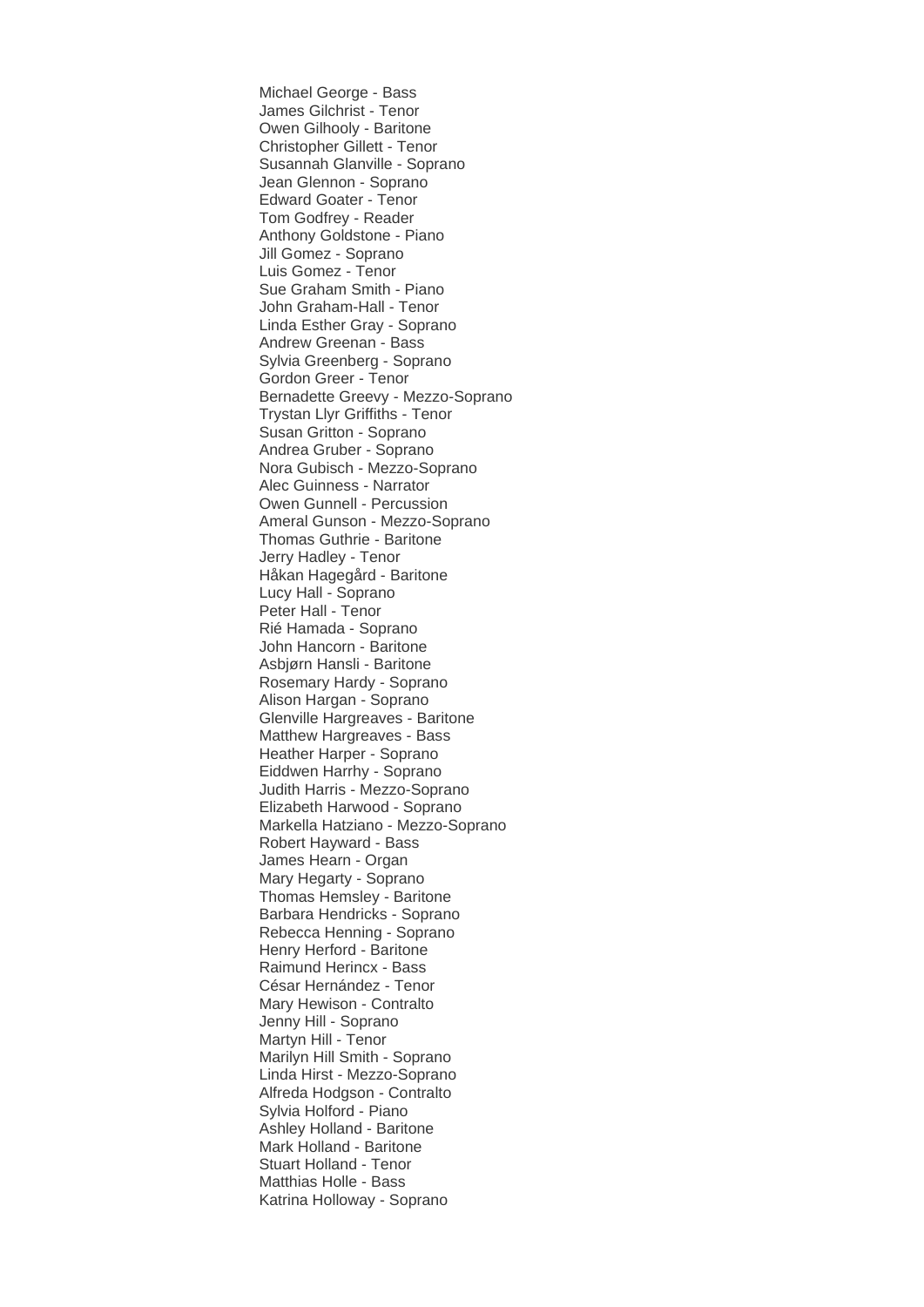Werner Hollweg - Tenor Eugene Holmes - Baritone Heiner Hopfner - Tenor Anush Hovhannisyan - Soprano Jason Howard - Baritone Judith Howarth - Soprano Gwynne Howell - Bass Anne Howells - Mezzo-Soprano John Hudson - Tenor Paul Hudson - Bass Janet Hughes - Mezzo-Soprano Benjamin Hulett - Tenor Rita Hunter - Soprano Adrian Hutton - Bass Antonia Hyatt - Soprano Jorma Hynninen - Baritone Jack Irons - Tenor Jane Irwin - Mezzo-Soprano Stanley Irwin - Bass Jermain Jackman - Tenor Charlotte Jaconelli - Soprano Peter Jaekel - Organ Algirdas Janutas - Tenor Katherine Jenkins - Mezzo-Soprano Neil Jenkins - Tenor Eva Johannson - Soprano Ben Johnson - Tenor Robert Johnston - Tenor Philip Joll - Baritone Aled Jones - Tenor Christopher Jones - Treble Della Jones - Mezzo-Soprano Leah-Marian Jones - Mezzo-Soprano Sophie Jones - Soprano Donald Kaasch - Tenor Kaludi Kaludov - Tenor Katarina Karnéus - Mezzo-Soprano Brian Kay - Bass Lucy Kay - Soprano Ronan Keating - Tenor Simon Keenlyside - Baritone Maureen Keetch - Soprano Gillian Keith - Soprano William Kendall - Tenor Roderick Kennedy - Bass Courtney Kenny - Piano Yvonne Kenny - Soprano Virginia Kerr - Soprano Camilla Kerslake - Soprano Christopher Keyte - Baritone Jihoon Kim - Bass Veronika Kincses - Soprano Malcolm King - Bass Linda Kitchen - Soprano Rebecca Knight - Soprano Jozef Koc - Baritone Ildikó Komlósi - Mezzo-Soprano Mikhail Kotliarov - Tenor Kolos Kováts - Bass Lajos Kozma - Tenor Michael Kraus - Baritone Michael Kraus - Speaker Werner Krenn - Tenor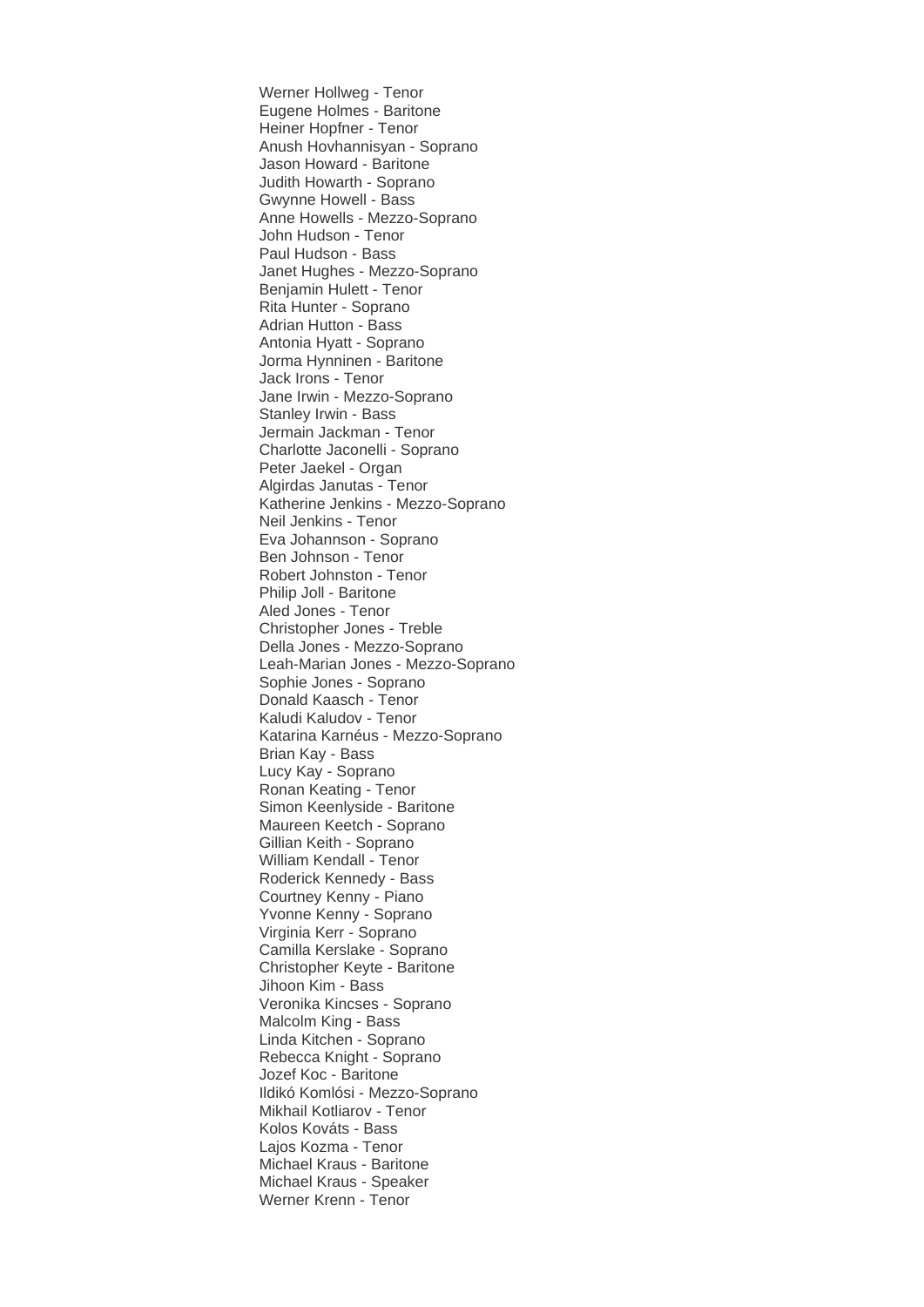Tone Kruse - Contralto Teresa Kubiak - Soprano David Kuebler - Tenor Kathleen Kuhlmann - Mezzo-Soprano Krystyna Kujawińska - Soprano Patrizia Kwella - Soprano Min-Jin Kym - Violin Gary Lakes - Tenor James Lance - Actor Philip Langridge - Tenor Roy Langridge - Organ Roy Langridge - Piano Ellie Laugharne - Soprano Elizabeth Laurence - Mezzo-Soprano Justin Lavender - Tenor Mark Le Brocq - Tenor Ian le Grice - Organ Gaële Le Roi - Soprano François Le Roux - Baritone Sally le Sage - Soprano Robin Leggate - Tenor Maureen Lehane - Mezzo-Soprano Jonathan Lemalu - Bass Christopher Lemmings - Tenor John Lenehan - Piano Nicholas Lester - Baritone Annabel Leventon - Soprano Keith Lewis - Tenor Jonathan Lewsey - Bass Ann Liebeck - Soprano Melinda Lieberman - Soprano Monika-Evelin Liiv - Mezzo-Soprano Donald Litaker - Tenor Robert Lloyd - Bass Simon Lobelson - Baritone John Lofthouse - Baritone Michael Lonsdale - Speaker Felicity Lott - Soprano Ivan Ludlow - Baritone Christa Ludwig - Mezzo-Soprano Benjamin Luxon - Baritone Rodney Macann - Bass Kenneth MacDonald - Tenor Ann Mackay - Soprano Andrew MacKenzie-Wicks - Tenor Neil Mackie - Tenor Mary MacSweeney - Soprano Njabulo Madlala - Baritone Martine Mahé - Mezzo-Soprano Michael Maine - Organ Christopher Maltman - Baritone Roberte Mamou - Piano Jason Manford - Baritone Katherine Manley - Soprano Jane Manning - Soprano Rosa Mannion - Soprano Richard Margison - Tenor Margaret Marshall - Soprano Françoise Martinaud - Mezzo-Soprano Anne Mason - Mezzo-Soprano Andrew Massey - Piano Sally Matthews - Soprano Karita Mattila - Soprano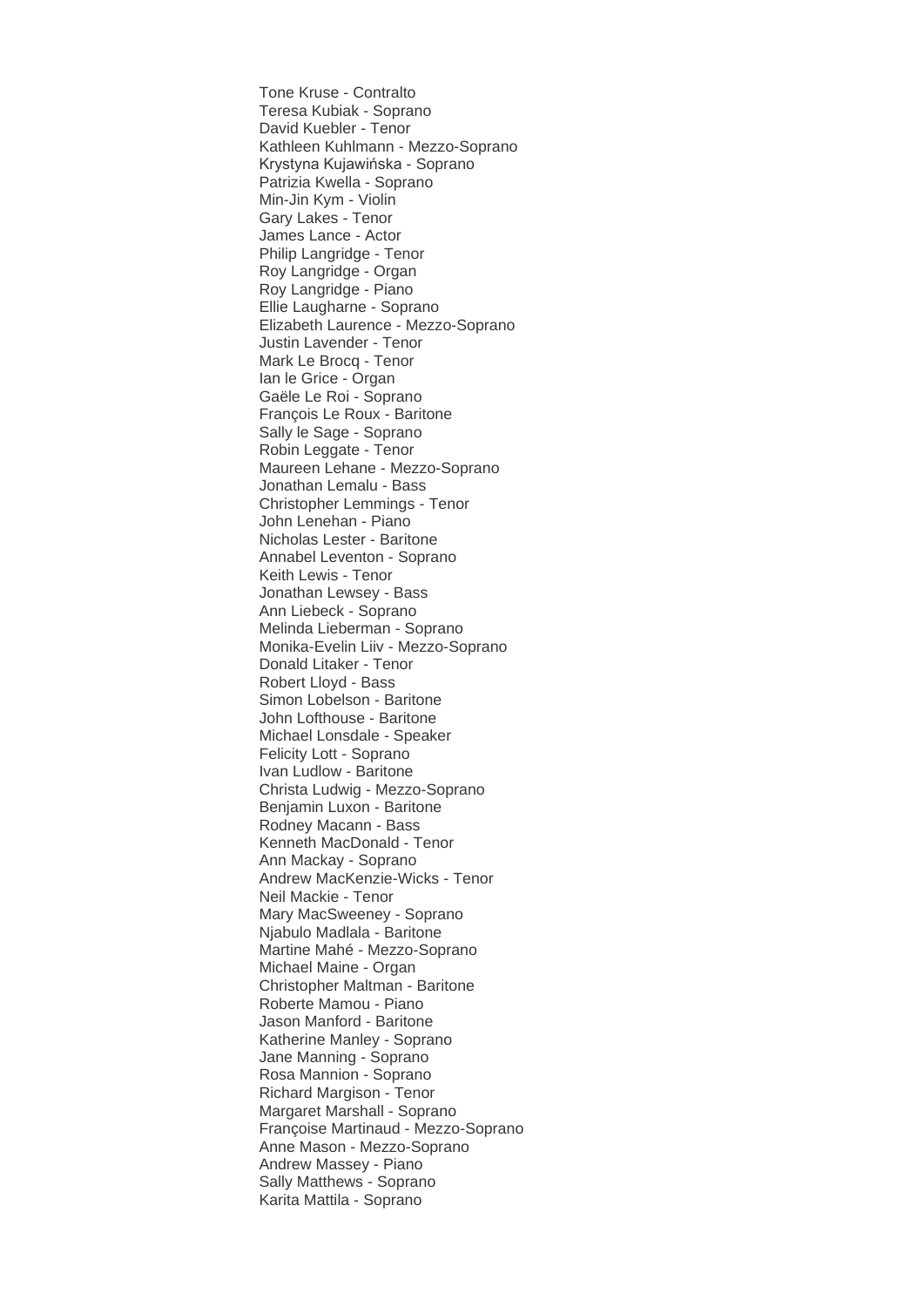Elsa Maurus - Mezzo-Soprano David Maxwell - Tenor Donald Maxwell - Baritone Penelope Maxwell - Soprano Deborah Mayer - Soprano David McAuliffe - Baritone Frances McCafferty - Mezzo-Soprano Clive McCombie - Bass Jonathan McGovern - Baritone Kathleen McKellar-Ferguson - Mezzo-Soprano Marie McLaughlin - Soprano Lynore McWhirter - Soprano Clarissa Meek - Mezzo-Soprano György Melis - Baritone Leigh Melrose - Baritone Katie Melua - Mezzo-Soprano Kirsten Meyer - Mezzo-Soprano Sophie Mgcina - Contralto Nadja Michael - Mezzo-Soprano Anthony Michaels-Moore - Baritone Alastair Miles - Bass Robert Miles - Treble Cherith Millburn-Fryer - Contralto Ben Miller - Tenor Ronnita Miller - Mezzo-Soprano Lisa Milne - Soprano Matthew Minter - Tenor Yvonne Minton - Contralto John Mitchinson - Tenor Nicholas Mogg - Baritone Thomas Mohr - Baritone Kurt Moll - Bass András Molnár - Tenor Diana Montague - Mezzo-Soprano Meredith Moore - Horn Terence Morgan - Narrator Will Morgan - Tenor Richard Morton - Tenor Geoffrey Moses - Bass Louise Mott - Mezzo-Soprano Daniel Moult - Organ Leonard Andrzej Mróz - Bass Denise Mulholland - Soprano Hanno Müller-Brachmann - Baritone Sharon Munden - Mezzo-Soprano Ronald Murdock - Tenor Heidi Grant Murphy - Soprano Suzanne Murphy - Soprano Al Murray - Compère Ann Murray - Mezzo-Soprano John Horton Murray - Tenor Niall Murray - Baritone Robert Murray - Tenor Antonio Nagore - Tenor Laurent Nauori - Bass Henk Neven - Baritone Charlotte Newstead - Soprano Rachel Nicholls - Soprano Mark Nicolson - Tenor Inga Nielsen - Soprano Gerd Nienstedt - Bass Lorena Paz Nieto - Soprano Paul Nilon - Tenor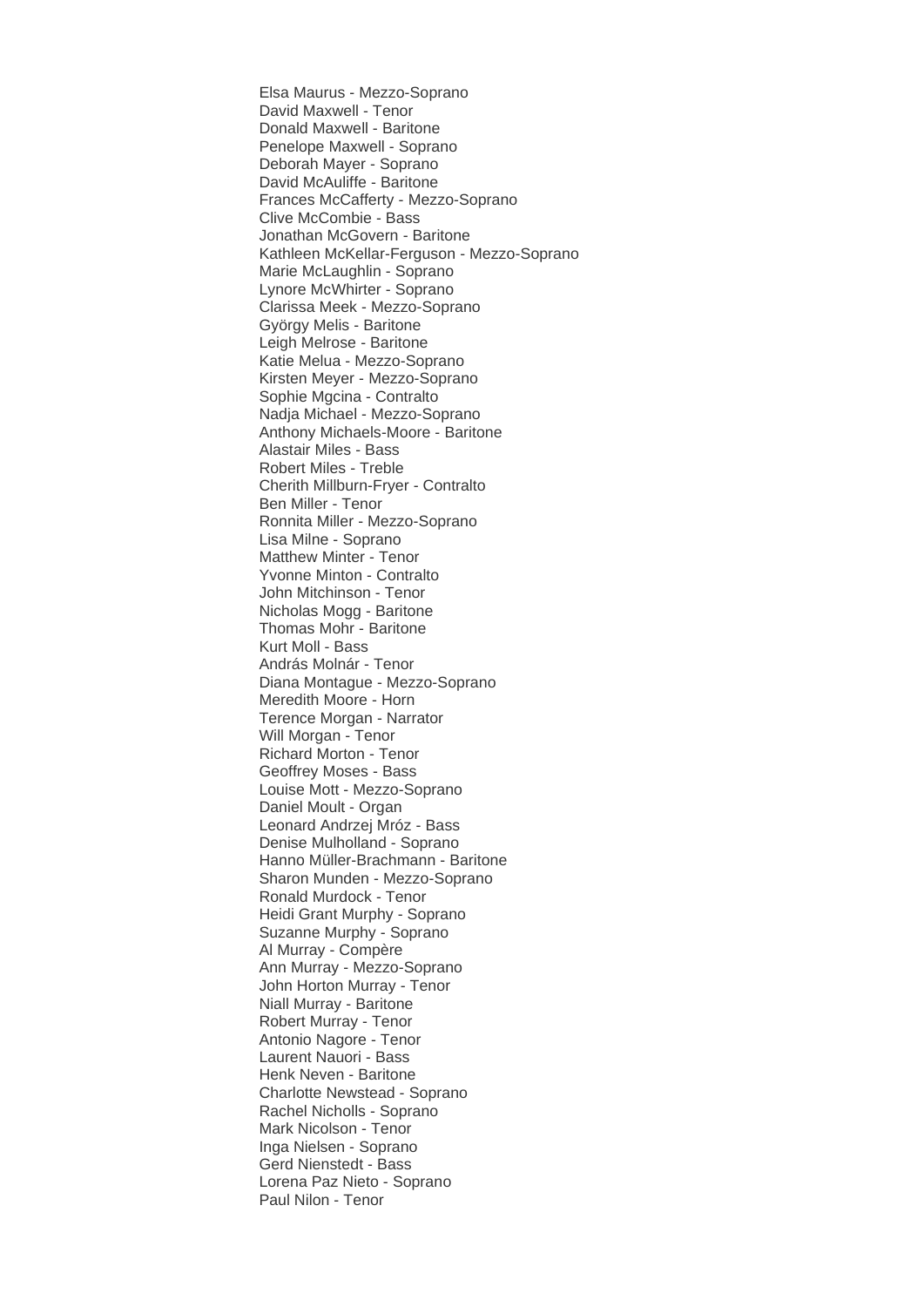John Noble - Baritone Birgit Nordin - Soprano Daniel Norman - Tenor Deborah Norman - Soprano Jessye Norman - Soprano David Owen Norris - Piano Amy Nuttall - Soprano Robert Ogden - Countertenor Alan Oke - Tenor Alexander Oliver - Tenor Dennis O'Neil - Tenor Alan Opie - Baritone Anthony Osborne - Tenor Anne Osbourne - Soprano Alex Otterburn - Baritone Anne-Marie Owens - Mezzo-Soprano James Oxley - Tenor Lilli Paasikivi - Mezzo-Soprano Felicity Palmer - Soprano Felicity Palmer - Mezzo-Soprano Christopher Parke - Baritone Susan Parry - Mezzo-Soprano Ian Partridge - Tenor Ann Pashley - Soprano Ester Pavlů - Mezzo-Soprano Kayden Payne - Treble Patricia Payne - Mezzo-Soprano Adrian Peacock - Bass Alison Pearce - Soprano Michael Pearce - Bass Zoë Peate - Soprano Wyn Pencarreg - Baritone Janet Perry - Soprano Leonard Pezzino - Tenor David Butt Philip - Tenor Ruby Philogene - Mezzo-Soprano Jo Ann Pickens - Soprano David Pittsinger - Bass Mary Plazas - Soprano Paul Plishka - Bass Juliette Pochin - Mezzo-Soprano Lucia Popp - Soprano Paul Potts - Tenor Robert Poulton - Baritone Claire Powell - Mezzo-Soprano Jodie Prenger - Mezzo-Soprano Doreen Price - Soprano Janet Price - Soprano Margaret Price - Soprano Elin Pritchard - Soprano Nick Pritchard - Tenor Elena Prokina - Soprano Robert Quinney - Organ Florence Quivar - Mezzo-Soprano Walter Raffeiner - Tenor Samuel Ramey - Bass Gweneth Ann Rand - Soprano Nicholas Ransley - Tenor Maria Ratkova - Mezzo-Soprano Nina Rautio - Soprano John Rawnsley - Baritone Brian Rayner Cook - Baritone Andrew Rees - Tenor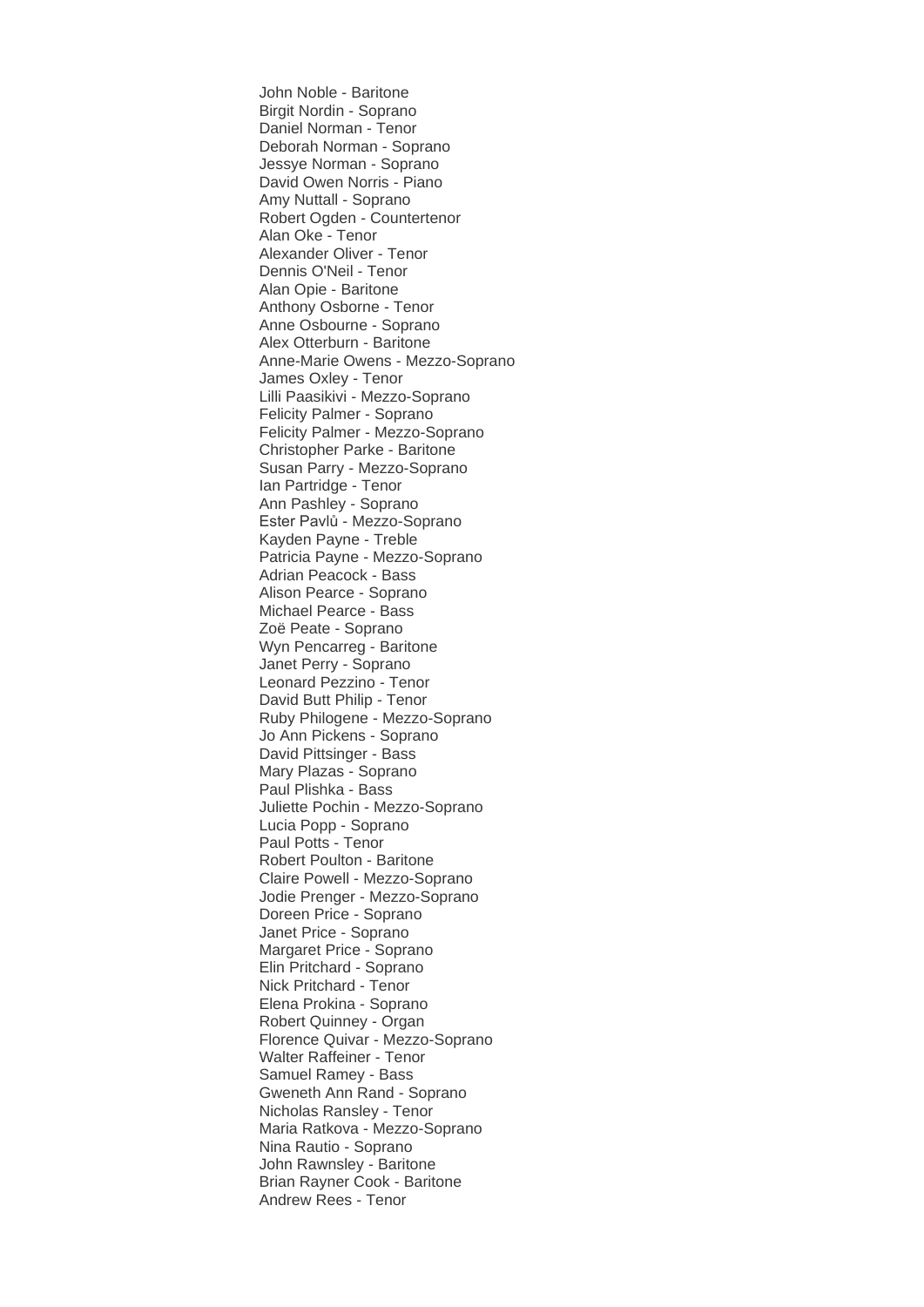Paul Reeves - Bass Brigitte Remmert - Mezzo-Soprano David Rendall - Tenor Anna Reynolds - Contralto Christine Rice - Mezzo-Soprano Ashley Riches - Baritone Kenneth Riegel - Tenor Jean Rigby - Mezzo-Soprano Marius Rintzler - Bass Michael Rippon - Bass Bernard Roberts - Piano Rhydian Roberts - Baritone Stephen Roberts - Baritone Bernard Robertson - Piano Andrew Robinson - Bass Faye Robinson - Soprano Forbes Robinson - Bass Timothy Robinson - Tenor Barbara Robotham - Mezzo-Soprano Christopher Robson - Tenor Duncan Rock - Baritone Anthony Roden - Tenor Joan Rodgers - Soprano Anthony Rolfe Johnson - Tenor Roger Roloff - Bass Amanda Roocroft - Soprano Stephen Rooke - Tenor Jan-Hendrik Rootering - Bass Matthew Rose - Bass Peter Rose - Bass Monica Ross - Speaker Monica Ross - Reader Patricia Rozario - Soprano Kathryn Rudge - Soprano Andrew Rupp - Baritone Lynda Russell - Soprano James Rutherford - Bass Clare Rutter - Soprano Rebecca Ryan - Soprano Kurt Rydl - Bass Roman Sadnik - Tenor Gidon Saks - Bass Philip Salmon - Tenor Lesley Anne Sammons - Piano Malmfrid Sand - Soprano Gordon Sanderson - Bass Jenny Saunders - Soprano Peter Savidge - Baritone Catherine Savory - Mezzo-Soprano Greta Scacchi - Actor Dalia Schaechter - Mezzo-Soprano Andreas Scheibner - Baritone Benno Schollum - Baritone Wolfgang Schöne - Bass Eike Wilm Schulte - Baritone John Scott - Organ Helen Sharp - Harp Nicholas Sharratt - Tenor Fiona Shaw - Actor Madeleine Shaw - Mezzo-Soprano Brindley Sherratt - Bass William Shimell - Baritone John Shirley-Quirk - Bass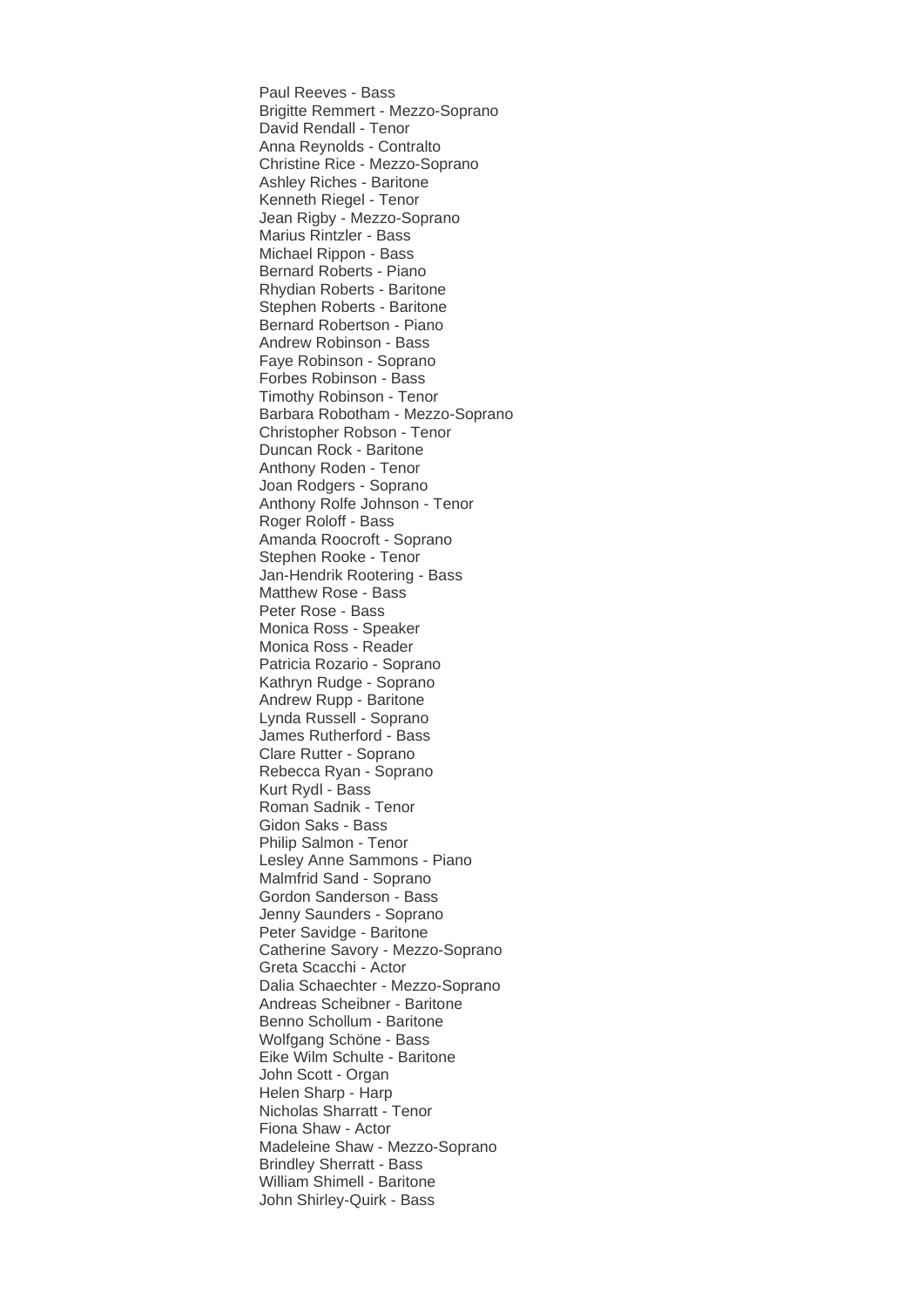Charlotte Shorthouse - Mezzo-Soprano Paula Sides - Soprano Peter Sidhom - Baritone Elizabeth Sikora - Mezzo-Soprano Riccardo Simonetti - Baritone Annika Skoglund - Mezzo-Soprano Andrew Slater - Bass Brian Smith - Organ Carol Smith - Soprano Faryl Smith - Mezzo-Soprano Jennifer Smith - Soprano Elizabeth Söderström - Soprano Antonia Sotgiu - Mezzo-Soprano Hans Sotin - Bass Nicky Spence - Tenor Richard Spong - Guitar George Staines - Actor Andrew Staples - Tenor Pamela Helen Stevenson - Soprano Noah Stewart - Tenor Chris Steynor - Reader Mark Stone - Baritone Nikita Storojev - Bass Peter Straka - Tenor Pablo Strong - Treble Nathalie Stutzmann - Contralto John Suchet - Narrator Silvie Sullé - Mezzo-Soprano Jonathan Summers - Baritone Birgitta Svendén - Mezzo-Soprano Mikhail Svetlov - Bass Donald Swann - Piano Kate Symonds-Joy - Mezzo-Soprano Károly Szilágyi - Baritone Klára Takács - Mezzo-Soprano Tamara Takács - Mezzo-Soprano Anna Rita Taliento - Soprano Katy Tansey - Soprano Paul Taylor - Tenor Robert Tear - Tenor Christine Teare - Soprano Bryn Terfel - Bass Lawrence Thackeray - Tenor David Thomas - Bass Elin Manahan Thomas - Soprano Thomas Thomaschke - Bass Adrian Thompson - Tenor John Thurgood - Tibetan horn Graham Titus - Bass John Tomlinson - Bass William Towers - Tenor Pete Townshend - Baritone Roman Trekel - Baritone John Treleaven - Tenor Emma Tring - Soprano Robin Tritschler - Tenor Ruby Turner - Mezzo-Soprano Ida-Maria Turri - Soprano Sarah Tynan - Soprano Richard van Allan - Bass Jard van Nes - Contralto Charles van Tassel - Bass Zeger Vandersteene - Tenor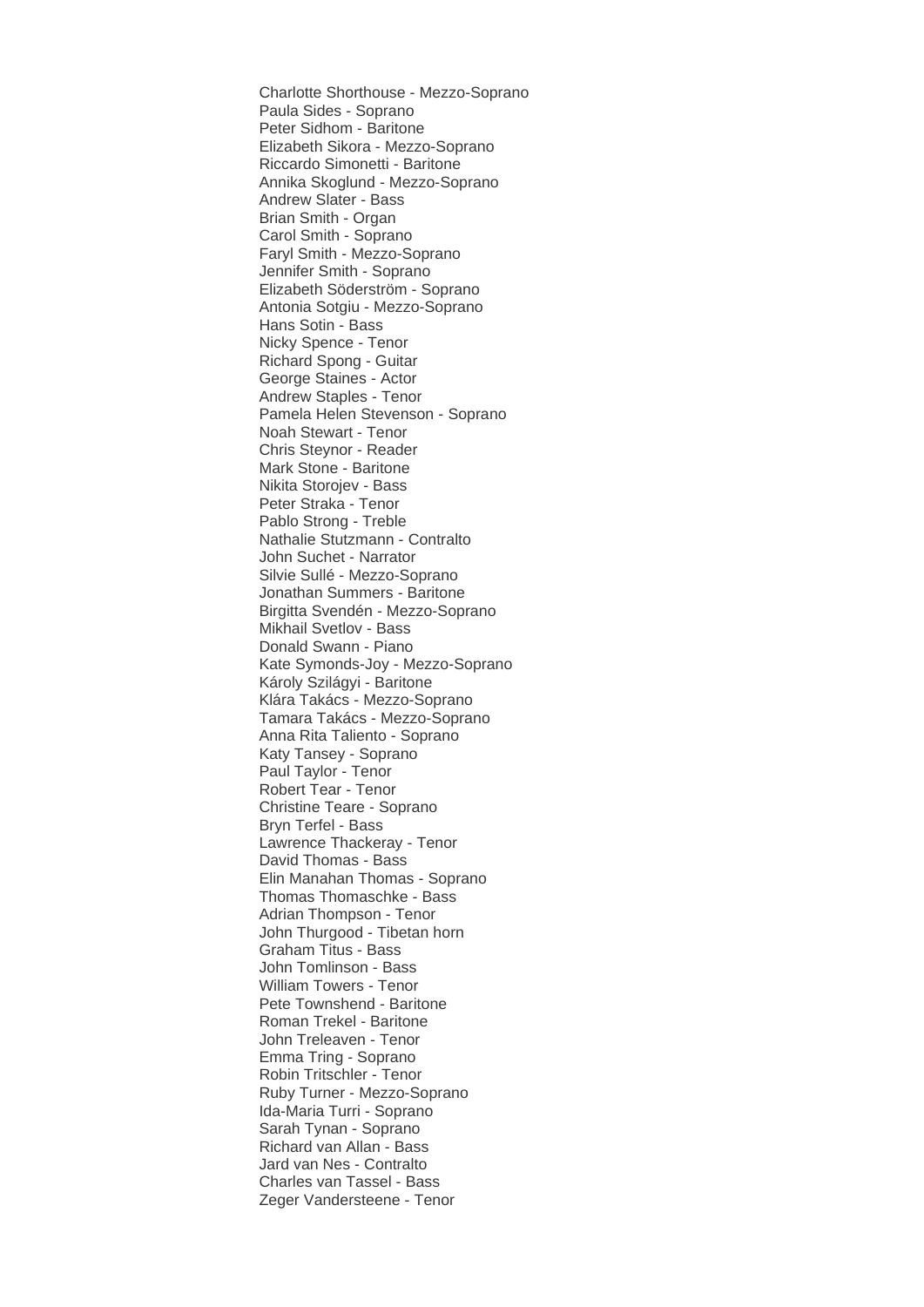Vladimir Vaneev - Bass Julia Varady - Soprano Stephen Varcoe - Bass Katalin Várkonyi - Contralto Josephine Veasey - Mezzo-Soprano Christopher Ventris - Tenor Jean-Luc Viala - Tenor James Vivian - Organ Deborah Voigt - Soprano Michal Pavel Vojta - Tenor Alessandra Volpe - Mezzo-Soprano Peter Volpe - Bass James Wagner - Tenor Michael Wakeham - Baritone Doreen Walker - Contralto Drummond Walker - Tenor Penelope Walker - Contralto Sarah Walker - Mezzo-Soprano Simon Wall - Tenor Stephen Wallace - Tenor Penelope Walmsley-Clark - Soprano Carolyn Watkinson - Mezzo-Soprano Anita Watson - Soprano Janice Watson - Soprano Russell Watson - Tenor Elizabeth Watts - Soprano Helen Watts - Contralto Gillian Webster - Soprano Gillian Weir - Organ Jennifer Welch-Babidge - Soprano Hartmut Welker - Bass Ewa Werka - Mezzo-Soprano Hayley Westenra - Soprano Patrick Wheatley - Baritone Paul Whelan - Bass Jeremy White - Bass Lawrence White - Baritone Willard White - Bass Nigel Wickens - Bass Edith Wiens - Soprano James Wilby - Narrator Mark Wilde - Tenor Claire Williams - Organ Lucy Williams - Mezzo-Soprano Roderick Williams - Baritone Anne Williams-King - Soprano Gordon Wilson - Tenor Lambert Wilson - Speaker Suzanne Wilson - Soprano David Wilson-Johnson - Baritone Anna Wing - Actor Louise Winter - Mezzo-Soprano Roland Wood - Baritone Rae Woodland - Soprano John Woodvine - Actor Kenneth Woolam - Tenor Margaret Jane Wray - Soprano Laura Wright - Soprano Catherine Wyn-Rogers - Mezzo-Soprano Elena Xanthoudakis - Soprano Gilah Yaron - Soprano Michael York - Actor Alastair Young - Organ